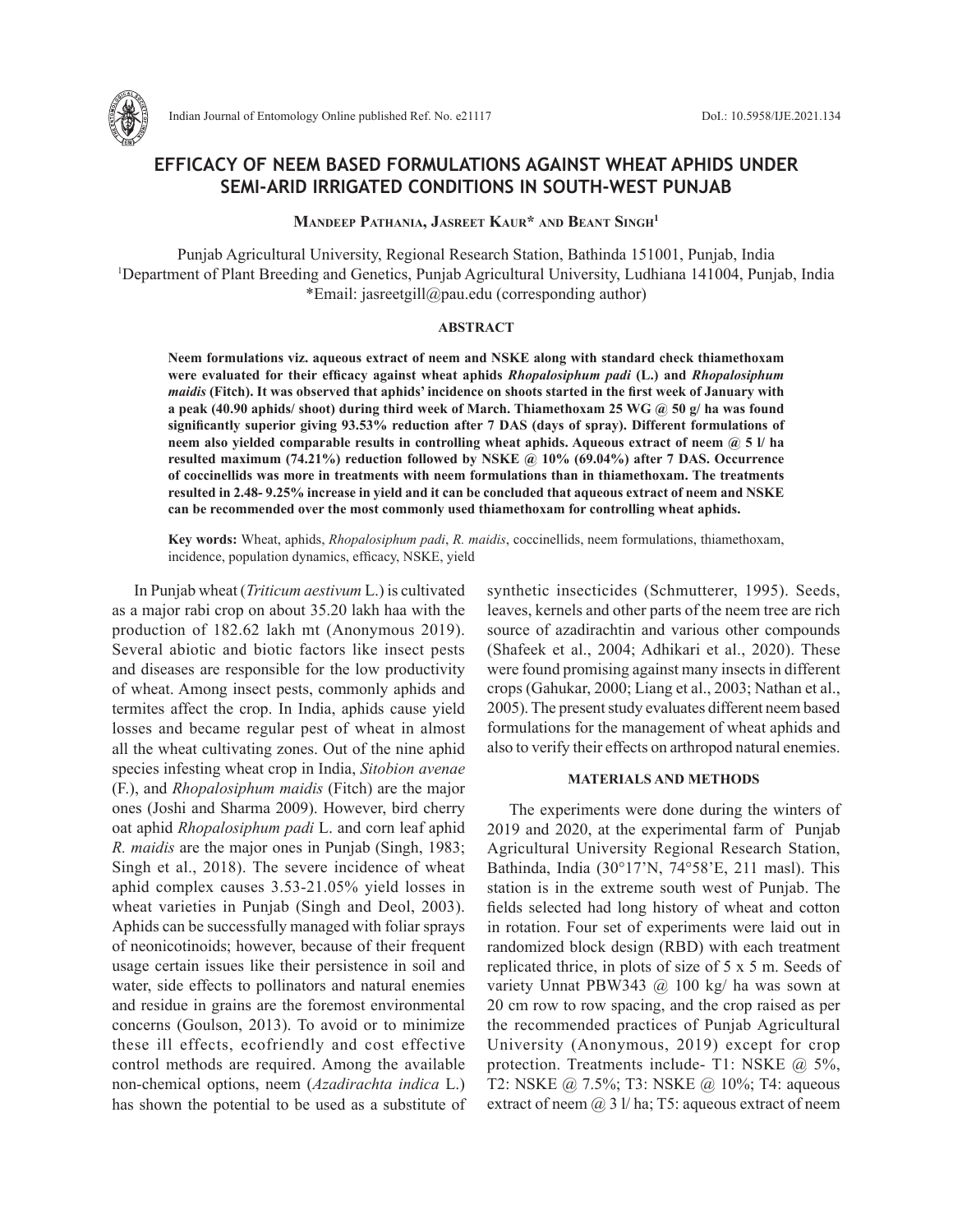$(a)$  3.75 l/ ha; T6: aqueous extract of neem  $(a)$  5l/ ha; T7: Thiamethoxam 25 WG  $\omega$  50 g/ ha; and T7: untreated control. The NSKE was soaked in water overnight and the extract collected during next morning was used for the spray after diluting it to required dosages. To make aqueous extract of neem 4 kg of terminal parts of shoots of neem trees including leaves, green branches and fruits were boiled in 10 l of water for 30 min and then filtered through muslin cloth, and the filtrate was used. Thiamethoxam (Actara 25 WG, Syngenta India Pvt. Ltd.) procured from local market was taken as a standard. The treatments were applied at heading stage when the aphid infestation exceeds economic threshold level of 5 aphids/ earhead. Aphid counts were taken from ten tagged plants/ replication before and 1,

2, 7 days of spray application (DAS). The counts of coccinellids grubs and adults/ m2 were also recorded from five spots in each treatment. At the harvest, grain yield was recorded and % increase in yield over untreated control was worked out. The % data were subjected to arc sine transformation and numerical data to square root transformation for statistical analyses. The data generated from four trials was pooled and subjected to ANOVA to evaluate the treatment effects with the means separated using Least Significant Difference (LSD,  $p=0.05$ ).

## **RESULTS AND DISCUSSION**

The pooled data of 2019-20 on aphid's incidence in wheat given in Fig. 1 reveals that it ranged from



Fig. 1. Population dynamics of *R. maidis* and *R. padi* in wheat cv. *Unnat* PBW 343 (2019-2020)

Table 1. Efficacy of neem formulations against *R. maidis* and *R. padi* in wheat (pooled data, 2019-20)

| Treatment      | No. of aphids/ plant (10 plants/<br>replication) |                    |                      |                    | $\frac{0}{0}$                      | No. of coccinellids/sq. m |                   |                   |                 | $\%$<br>Increase            |
|----------------|--------------------------------------------------|--------------------|----------------------|--------------------|------------------------------------|---------------------------|-------------------|-------------------|-----------------|-----------------------------|
|                | <b>BS</b>                                        | 1 DAS              | 2 DAS                | 7 DAS              | reduction<br>after 7<br><b>DAS</b> | BS                        | 1 DAS             | 7 DAS             | Yield<br>(q/ha) | in yield<br>over<br>control |
| T1             | $20.53^a$                                        | 14.10 <sup>c</sup> | 7.80 <sup>c</sup>    | 8.38 <sup>c</sup>  | 59.20                              | 3.65 <sup>a</sup>         | $2.45^{\rm b}$    | $3.55^{\rm a}$    | 58.30           | 4.05                        |
| T <sub>2</sub> | $20.60^{\circ}$                                  | $13.48^{\circ}$    | $6.65b^c$            | 7.03c              | 65.90                              | $4.45^{\rm a}$            | $3.30^{ab}$       | 3.60 <sup>a</sup> | 57.35           | 2.48                        |
| T <sub>3</sub> | $18.25^{\circ}$                                  | 10.28 <sup>b</sup> | 5.58 <sup>b</sup>    | $5.65^{bc}$        | 69.04                              | $3.95^{\rm a}$            | $3.60^{ab}$       | 3.30 <sup>a</sup> | 61.62           | 9.25                        |
| T <sub>4</sub> | $20.13^a$                                        | $13.18^{\circ}$    | $6.95b$ <sup>c</sup> | 7.85 <sup>c</sup>  | 60.99                              | 4.35 <sup>a</sup>         | $2.75^{\rm b}$    | $3.35^{a}$        | 57.57           | 2.84                        |
| T <sub>5</sub> | $20.10^a$                                        | $13.13^c$          | $6.03b$ c            | 6.60 <sup>b</sup>  | 67.16                              | 4.20 <sup>a</sup>         | 3.90 <sup>a</sup> | 3.80 <sup>a</sup> | 59.22           | 5.55                        |
| T <sub>6</sub> | 20.28 <sup>a</sup>                               | 13.08c             | 5.20 <sup>b</sup>    | 5.23 <sup>b</sup>  | 74.23                              | 3.70 <sup>a</sup>         | $3.15^{ab}$       | $3.25^{\rm a}$    | 60.00           | 6.79                        |
| T7             | $21.25^{\rm a}$                                  | 7.75 <sup>a</sup>  | 3.20 <sup>a</sup>    | 1.38 <sup>a</sup>  | 93.53                              | $3.55^{\circ}$            | 0.80 <sup>c</sup> | $0.55^{\rm b}$    | 59.95           | 6.71                        |
| T <sub>8</sub> | $20.55^{\circ}$                                  | $22.33^{d}$        | 24.53 <sup>d</sup>   | 30.63 <sup>d</sup> |                                    | 4.30 <sup>a</sup>         | 3.00 <sup>b</sup> | 3.70 <sup>a</sup> | 55.92           |                             |

T1: NSKE @ 5%, T2: NSKE @ 7.5%; T3: NSKE @ 10%; T4: aqueous extract of neem @ 3 l/ ha; T5: aqueous extract of neem @ 3.75 l/ ha; T6: aqueous extract of neem @ 5l/ ha; T7: Thiamethoxam 25 WG @ 50 g/ ha; and T7: untreated control.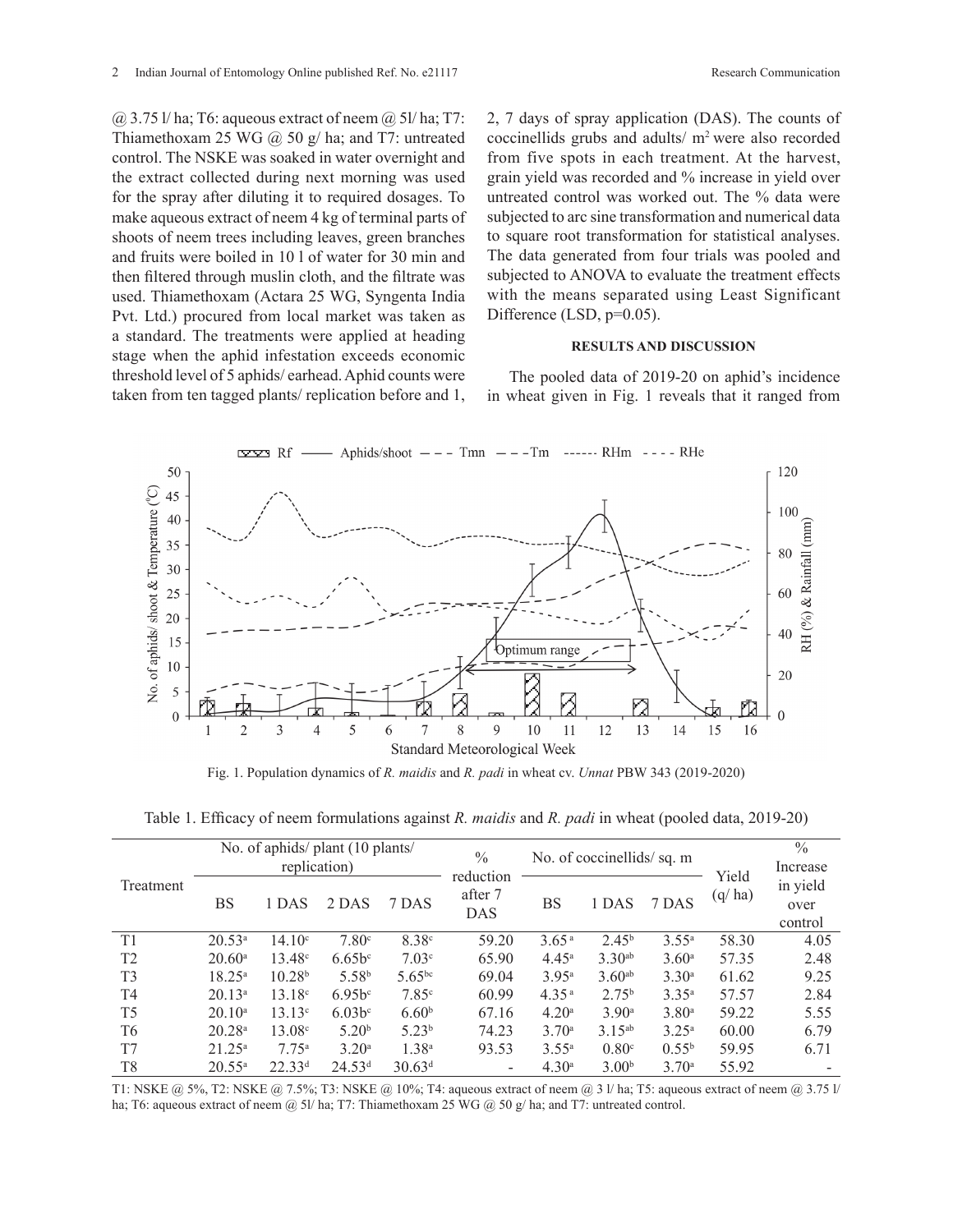0.00- 40.90 $\pm$  1.43 (mean  $\pm$  SE; N=30) from 1<sup>st</sup> SMW (Standard Meteorological Week) 1 to  $16<sup>th</sup>$  SMW; peak was during  $12<sup>th</sup>$  SMW, then it declines and almost disappeared in second week of April. These data revealed that the corresponding weather are- optimum temperature (T<sub>max</sub> 22.96- 28.08 °C; T<sub>min</sub> 8.66-13.93 °C) and humidity (RHm 80.79- 88.06%; RHe 45.57%- 51.14%). Thus, the peak was in the third week of March during the heading stage of the wheat, and declined with maturity during the first fortnight of April. Karimullah and Ahmad (1989) observed that aphids' infestation started in the beginning of February with its peak in the latter half of March. Such an increase in population towards heading stage was also observed by Xiong (1990) and Nawaz (2000). Table 1 depicts the reduction in incidence due to treatments with neem, which reveal that all the treatments were found effective; significant differences were observed after 1 ( $F_{7,21}$  = 42.66, p < 0.01), 2 ( $F_{721}$  = 158.77, p < 0.01) and 7 ( $F_{721}$  = 395.17, p < 0.01) DAS. Foliar application of thiamethoxam 25WG @ 50 g/ ha was found significantly superior, followed by aqueous extract of neem  $\omega$  5 l/ ha and NSKE  $\omega$ 10%. A little increase in aphid's population in neem treated plots was recorded after 7 days of spray so it is advised to repeat the spray of botanicals after seven days. Overall, the spray of aqueous extract of neem  $(a)$  5 l/ ha and NSKE  $(a)$  10% brings about 74.23 and 69.04% reduction after 7 DAS. Babu and Sharma (2003) advocated that thiamethoxam was most effective. Shah et al. (2017) evaluated the neem seed extract (NSE), moringa leaf extract (MLE) and used imidacloprid as check for aphid management in late sown wheat and found that imidacloprid was the best followed by neem seed extract. Homemade formulations of neem viz. aqueous extracts of neem, NSKE and neem seed cake etc. have been successfully used against insect pests (Dougoud et al., 2019). These are comparatively safe to natural enemies, economical, easy to prepare at farmer levels and would reduce the harmful effects of pesticides to humans and environment (Agbo et al., 2019).

The results reveal that the counts of coccinellids (grub and adult) varied from 3.55 to 4.45 in different treatments before spray (Table 1); and significant differences between insecticide and botanicals were observed after one  $(F_{721} = 6.81, p \le 0.01)$  and seven DAS  $(F_{7,21} = 15.12, p \le 0.01)$ . All the botanical treatments were at par with each other in bringing 2.74- 22.99% reduction in coccinellids grubs/ m2 after 7 DAS; thiamethoxam 25 WG  $\omega$  50 g/ ha caused maximum reduction (84.51%). These results are in accordance with those of Jiang et al. (2018) on the sublethal

and transgenerational effects of thiamethoxam on *Coccinella septumpunctata*. Khan et al. (2011) reported that neem oil formulations were safer for beneficial insects. The results ont the yield were statistically non-significant but maximum yield was in plots treated with NSKE  $\omega$  10 % (61.62 q/ha) followed by aqueous extract of neem  $\omega$  5 l/ ha (60 q/ ha), thiamethoxam 25 WG @ 100 g/ha (Table 1).

## **ACKNOWLEDGEMENTS**

The authors thank the Director, Punjab Agricultural University Regional Research Station, Bathinda for providing necessary facilities.

## **REFERENCES**

- Adhikari K, Bhandari S, Niraula D and Shrestha J. 2020. Use of neem (*Azadirachta indica* A. Juss) as a biopesticide in agriculture: A review. Journal of Agriculture and Applied Biology 2: 100-117.
- Agbo B E, Nta A I and Ajaba M O. 2019. Bio-pesticidal Properties of Neem (Azadirachta indica). A M M AI-Naggar (ed.). Advances and Trends in Agricultural Sciences Volume 1: Book Publisher International, London, UK. pp. 17-26. DOI:10.9734/bpi/atias/v1
- Anonymous 2019. Package of practices for crops of Punjab *Rabi* 2019- 20. Punjab Agricultural University, Ludhiana. pp.1.
- Babu K S, Sharma A K. 2003. Bioefficacy of new molecule thiamethoxam against foliar aphids of wheat (*Triticum aestivum*). Indian Journal of Agricultural Sciences 73: 574-575.
- Dougoud J, Toepfer S, Bateman M and Jenner W H. 2019. Efficacy of homemade botanical insecticides based on traditional knowledge- a review. Agronomy for Sustainable Development 39: 37.
- Gahukar R. 2000. Use of neem products/ pesticides in cotton pest management. International Journal of Pest Management 46: 149-160.
- Goulson D. 2013. An overview of the environmental risks posed by neonicotinoid insecticides- a review. Journal of Applied Ecology 50: 977-987.
- Jiang J, Zhang Z, Yu X, Yu C, Liu F, Mu W. 2019. Sublethal and transgenerational effects of thiamethoxam on the demographic fitness and predation performance of the seven-spot ladybeetle *Coccinella septumpunctata* L. (Coleoptera: Coccinellidae). Chemosphere 216: 168-178.
- Joshi N K, Sharma V K. 2009. Efficacy of imidacloprid (confidor 200 SL) against aphids infesting wheat crop. Journal of Central European Agriculture 10: 217-222
- Karimullah A K F. 1989. Incidence of the cereal aphid *Sitobion avenae*  (F.) on different cultivars of wheat. Sarhad Journal of Agriculture 5: 59-61.
- Khan A A, Khan A M, Tahir H M, Afsal M, Khaliq A. 2011. Effect of wheat cultivars on aphids and their predator population. African Journal of Biotechnology 10:18399-18402.
- Liang G M, Chen W, Liu T X. 2003. Effects of three neem-based insecticides on diamondback moth (Lepidoptera: Plutellidae). Crop Protection 22: 333–340.
- Nagarajan S. 2000. Wheat production in India-a success story and future strategies. Indian Farming 9: 9-15.
- Nathan S S, Kalaivani K, Murugan K, Chung P G. 2005. Efficacy of neem